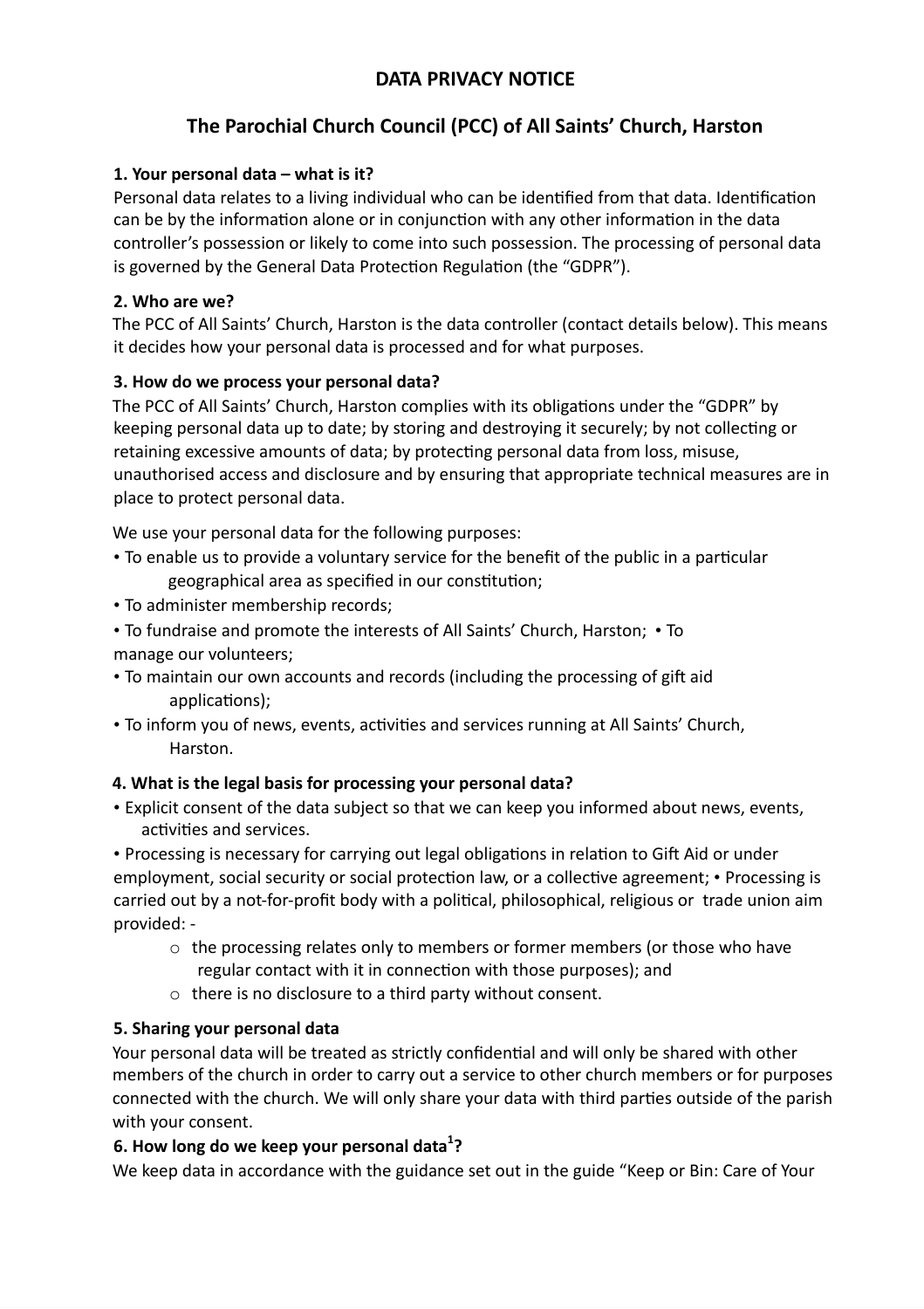Parish Records" which is available from the Church of England website [see footnote for link].

Specifically, we retain electoral roll data while it is still current; gift aid declarations and associated paperwork for up to 6 years after the calendar year to which they relate; and parish registers (baptisms, marriages, funerals) permanently.

#### **7. Your rights and your personal data**

Unless subject to an exemption under the GDPR, you have the following rights with respect to your personal data: -

- The right to request a copy of your personal data which the PCC of All Saints' Church, Harston holds about you;
- The right to request that the PCC of All Saints' Church, Harston corrects any personal data if it is found to be inaccurate or out of date;
- The right to request your personal data is erased where it is no longer necessary for the PCC of All Saints' Church, Harston to retain such data;
- The right to withdraw your consent to the processing at any time
- The right to request that the data controller provide the data subject with his/her personal data and where possible, to transmit that data directly to another data controller, (known as the right to data portability), (where applicable) [*Only applies where the processing is based on consent or is necessary for the performance of a contract with the data subject and in either case the data controller processes the data by automated means*].
- The right, where there is a dispute in relation to the accuracy or processing of your personal data, to request a restriction is placed on further processing;
- The right to object to the processing of personal data, (where applicable) [*Only applies where processing is based on legitimate interests (or the performance of a task in the public interest/exercise of official authority); direct marketing and processing for the purposes of scientific/historical research and statistics*]
- The right to lodge a complaint with the Information Commissioners Office.

#### **8. Further processing**

If we wish to use your personal data for a new purpose, not covered by this Data Protection Notice, then we will provide you with a new notice explaining this new use prior to commencing the processing and setting out the relevant purposes and processing conditions. Where and whenever necessary, we will seek your prior consent to the new processing.

#### **9. Contact Details**

To exercise all relevant rights, queries of complaints please in the first instance contact the Churchwardens of All Saints' Church, Harston.

You can contact the Information Commissioners Office on 0303 123 1113 or via email https://ico.org.uk/global/contact-us/email/ or at the Information Commissioner's Office, Wycliffe House, Water Lane, Wilmslow, Cheshire. SK9 5AF.

<sup>&</sup>lt;sup>1</sup> Details about retention periods can currently be found in the Record Management Guides located on the Church of England website at: -